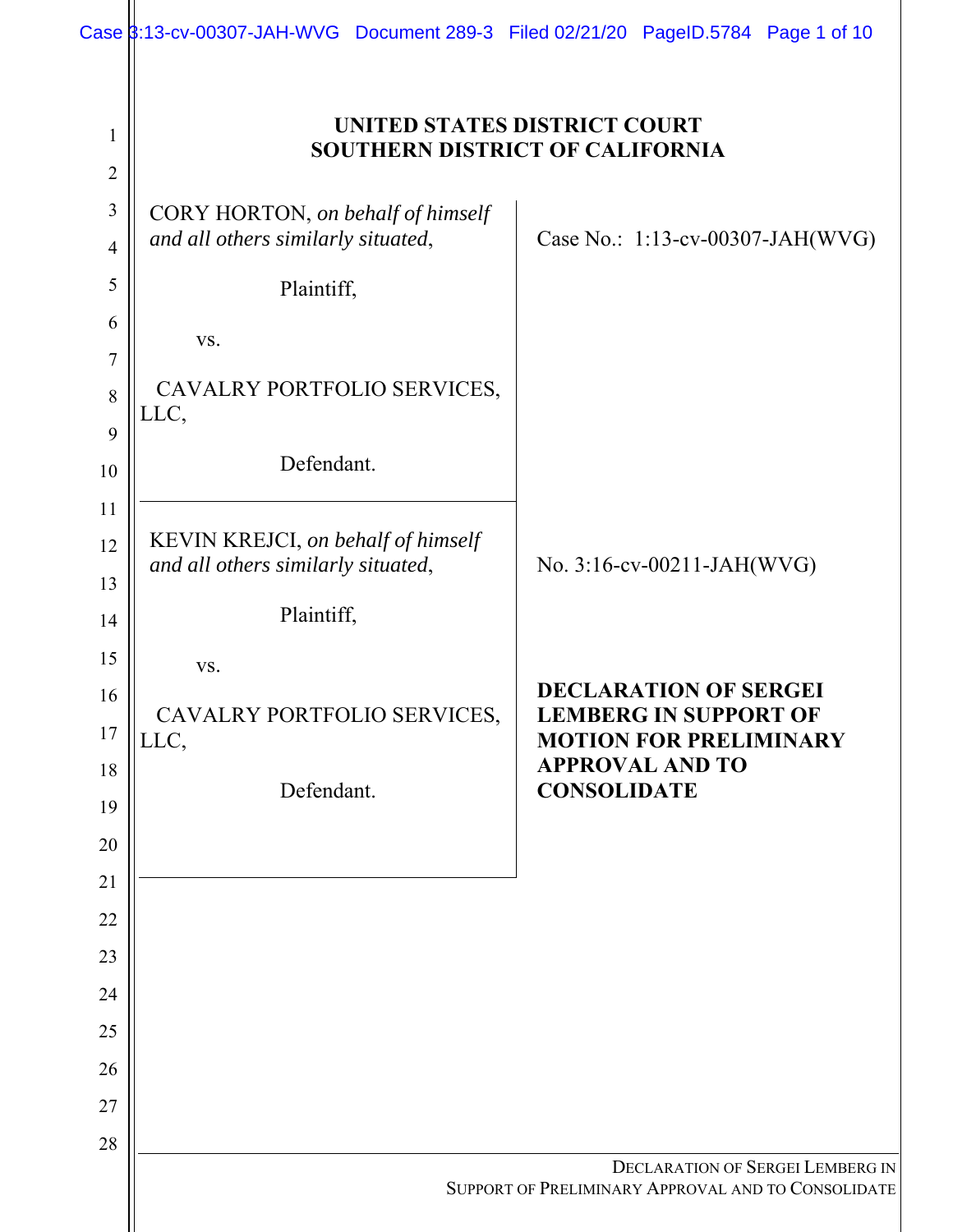I, Sergei Lemberg, under penalty of perjury under the laws of the United States of America, affirm and state as follows:

1. I am the principal of Lemberg Law, LLC. I am a consumer rights attorney experienced in prosecuting actions under various Federal and State consumer protection statutes. I am a 1997 graduate of Brandeis University with a degree in Economics and a Minor in Accounting, a 2001 graduate of University of Pennsylvania School of Law and now the principal of Lemberg Law L.L.C.

2. I and my firm represent Kevin Krejci, Plaintiff in the related action Krejci v. Cavalry Portfolio Services, LLC, 16-cv-00211-JAH-WVG. I submit this declaration in support of the motion by Plaintiffs Horton and Krejci (together the "Plaintiffs") to (1) preliminary approve the class action Settlement Agreement between Plaintiffs and Defendant Cavalry Portfolio Services, LLC ("Cavalry") and (2) to consolidate the Krejci and Horton actions.

3. Prior to starting my own law firm, I held positions in the New York offices of Mintz, Levin, Cohn, Ferris, Glovsky and Popeo, P.C. and practiced corporate bankruptcy and reorganization law at Andrews Kurth LLP and Day Pitney LLP. I have personal knowledge as to all matters set forth in this Declaration and could testify to the same if called to do so.

4. I am a member in good standing of the bars of Massachusetts, Connecticut, Georgia, New York and Pennsylvania. I am also admitted to practice before the First, Second, Third, Fifth, Seventh, Ninth and Eleventh Circuit Courts of

 $\overline{1}$ 

1

 $\overline{a}$ 

2

 $\overline{a}$ 

3

 $\overline{4}$ 

4

 $\overline{a}$ 

5

6

6

 $\overline{a}$ 

7

 $\overline{a}$ 

8

 $\overline{a}$ 

9

 $\frac{1}{2}$ 

10

|<br>|-<br>|-

11

 $\frac{1}{2}$ 

12

 $\frac{1}{2}$ 

13

 $\frac{1}{2}$ 

14

 $\frac{1}{2}$ 

15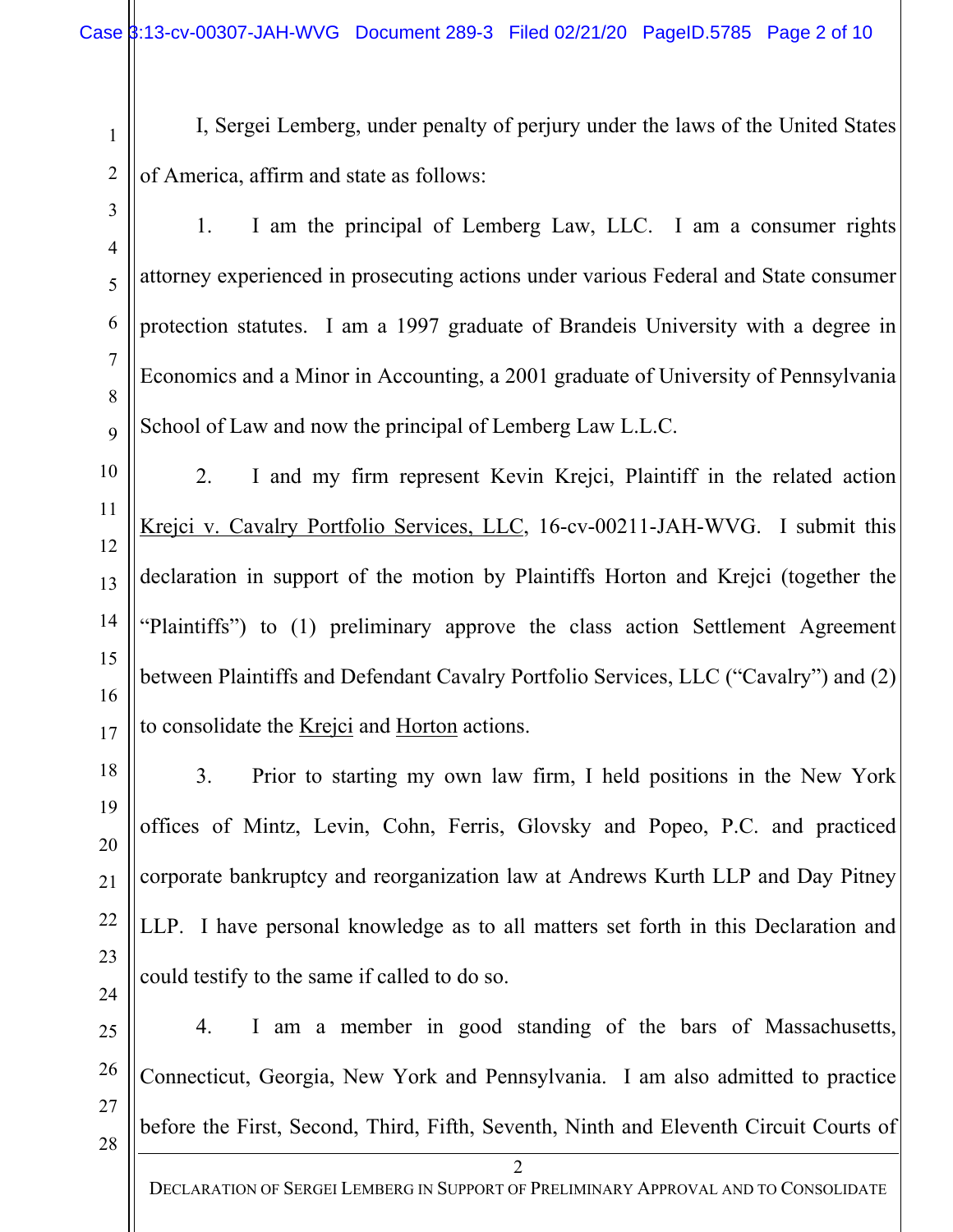Appeal. I am admitted to practice before the following Federal courts: the District of Massachusetts, Eastern and Western Districts of Arkansas; the District of Connecticut; the Northern and Middle Districts of Georgia; the Northern, Central and Southern Districts of Illinois; the District of Maryland; the Eastern and Western Districts of Michigan; the Eastern District of Missouri; the District of Nebraska; the Northern, Southern, Eastern and Western Districts of New York; the Northern District of Ohio; the Northern, Eastern and Western Districts of Oklahoma; the Western District of Texas; the Eastern, Middle and Western Districts of Pennsylvania

 $\frac{1}{2}$  $\frac{1}{2}$  $\frac{1}{2}$  $\frac{1}{2}$  $\frac{1}{2}$  $\frac{1}{2}$  $\frac{1}{2}$  $\frac{1}{2}$  $\overline{2}$  $\overline{1}$  $\overline{2}$  $\overline{a}$  $\overline{a}$  $\overline{a}$  $\overline{a}$  $\overline{a}$ 11 12 13 14 15 16 17 18 19 20 21 22 23 24 25 26 27 5. My firm's decisions on consumer right's matters include but are not limited to: *Manuel v. NRA Grp. LLC*, 722 F. App'x 141, 142 (3d Cir. 2018); *Pollard v. Law Office of Mandy L. Spaulding*, 766 F.3d 98 (1st Cir. 2014); *Scott v. Westlake Servs. LLC*, 2014 WL 250251 (7th Cir. Jan. 23, 2014); *Evon v. Law Offices of Sidney Mickell*, 688 F.3d 1015 (9th Cir. 2012); *LaVigne v. First Cmty. Bancshares, Inc.*, No. 1:15-CV-00934-WJ-LF, 2016 WL 6305992 (D.N.M. Oct. 19, 2016); *Butto v. Collecto, Inc*, 290 F.R.D. 372, 395-396 (E.D.N.Y. 2013); *Cerrato v. Solomon & Solomon*, 909 F.Supp.2d 139 (D. Conn. 2012); *Zimmerman v. Portfolio Recovery Assoc., LLC*, 276 F.R.D. 174 (S.D.N.Y. 2011); *Davis v. Diversified Consultants, Inc.*, 2014 WL 2944864 (D. Mass. June 27, 2014); *Hudak v. The Berkley Grp., Inc.*, 2014 WL 354666 (D. Conn. Jan. 23, 2014); *Zimmerman v. Portfolio Recovery Assocs., LLC*, 2013 WL 6508813 (S.D.N.Y. Dec. 12, 2013); *Seekamp v. It's Huge, Inc.*, 2012 WL 860364 (N.D.N.Y. Mar. 13, 2012).

 $\overline{1}$ 

1

 $\overline{a}$ 

2

 $\overline{a}$ 

3

 $\overline{4}$ 

4

 $\overline{a}$ 

5

6

6

 $\overline{a}$ 

7

 $\overline{a}$ 

8

 $\overline{a}$ 

9

 $\frac{1}{2}$ 

10

|<br>|-<br>|-

DECLARATION OF SERGEI LEMBERG IN SUPPORT OF PRELIMINARY APPROVAL AND TO CONSOLIDATE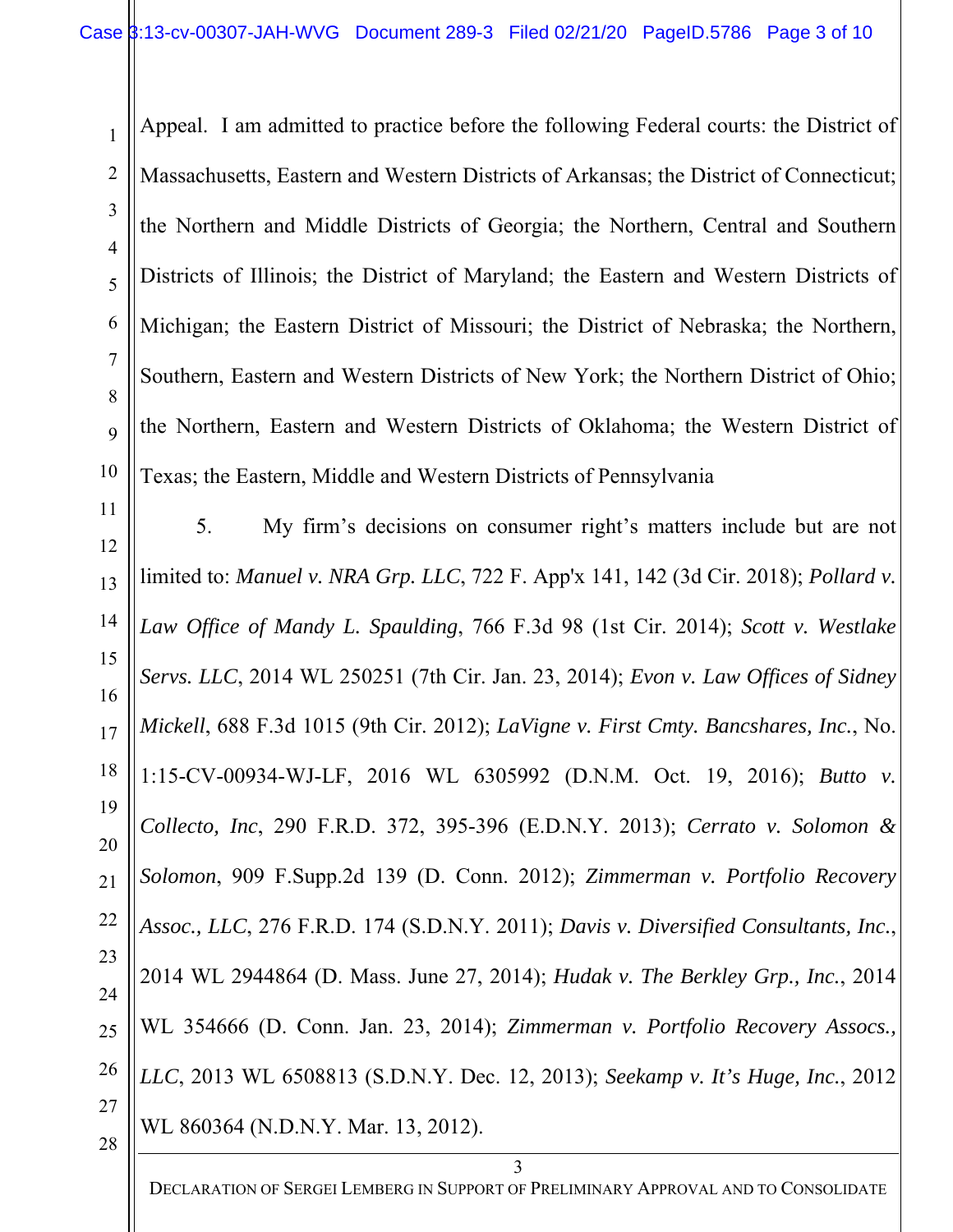$\overline{a}$  $\overline{a}$  $\overline{4}$  $\overline{a}$ 6  $\overline{a}$  $\overline{a}$  $\overline{a}$  $\frac{1}{2}$ |<br>|-<br>|- $\frac{1}{2}$  $\frac{1}{2}$  $\frac{1}{2}$  $\frac{1}{2}$  $\frac{1}{2}$  $\frac{1}{2}$  $\frac{1}{2}$  $\frac{1}{2}$  $\overline{2}$  $\overline{1}$  $\overline{2}$  $\overline{a}$  $\overline{a}$  $\overline{a}$  $\overline{a}$  $\overline{a}$  $\overline{1}$ 1 2 3 4 5 6 7 8 9 10 11 12 13 14 15 16 17 18 19 20 21 22 23 24 25 26 27 28

 $\overline{1}$ 

4 6. I and my firm have been certified as class counsel, in both contested proceedings and in settlement, in the following matters: *Johnson v. Comodo Grp., Inc.*, 2020 WL 525898 (D.N.J. Jan. 31, 2020) (class certification granted in Telephone Consumer Protection Act ("TCPA") action); *Lavigne v. First Community Bancshares, Inc., et al.*, 2018 WL 2694457, at \*5 (D.N.M. June 5, 2018) (same); *Munday v. Navy Federal Credit Union*, ECF No. 60, 15-cv-01629 (C.D. Cal., July 14, 2017) (final approval of class settlement of \$2.75MM in TCPA action); *Brown v. Rita's Water Ice Franchise Co. LLC*, No. CV 15-3509, 2017 WL 1021025, at \*1 (E.D. Pa. Mar. 16, 2017) (final approval of class settlement of \$3MM common fund in TCPA action); *Duchene v. Westlake Servs., LLC*, No. 2:13-CV-01577-MRH, 2016 WL 6916734 (W.D. Pa. July 14, 2016) (final approval of class settlement of \$10MM common fund in TCPA action); *In Re: Convergent Telephone Consumer Protection Act Litigation*, ECF No. 268, 3:13-md-02478 (D. Conn., November 10, 2016) (final approval of class settlement consisting of \$5.5MM common fund in TCPA action); *Oberther v. Midland Credit Management*, Doc. No. 90, 14-cv-30014 (D. Mass. July 13, 2016) (Fair Debt Collection Practice Act ("FDCPA") class action); *Zimmerman v. Portfolio Recovery Assoc., LLC*, 276 F.R.D. 174 (S.D.N.Y. 2011) (certifying FDCPA class action); *Seekamp v. It's Huge, Inc.*, 2012 WL 860364 (N.D.N.Y. Mar. 13, 2012) (certifying auto fraud class action); *Evon v. Law Offices of Sidney Mickell*, 688 F.3d 1015 (9th Cir. 2012) (FDCPA class action); *Butto v. Collecto, Inc*., 290 F.R.D. 372 (E.D.N.Y. 2013) (certifying FDCPA class action); *Douma v. Law Offices of Mitchell* 

DECLARATION OF SERGEI LEMBERG IN SUPPORT OF PRELIMINARY APPROVAL AND TO CONSOLIDATE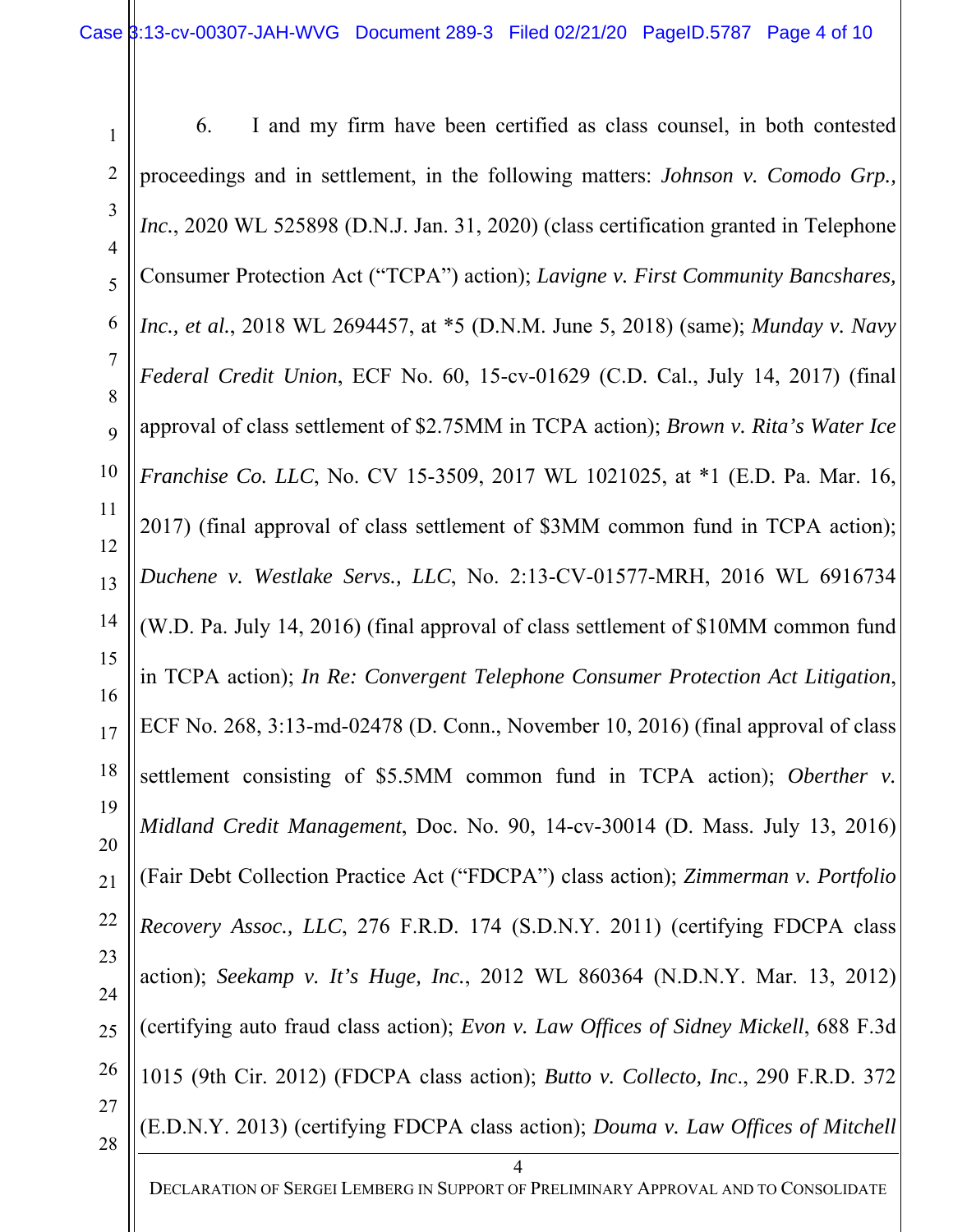*N. Kay P.C.*, 09-cv-9957 (S.D.N.Y.) (FDCPA class action); *Waiters v. Collection Tech., Inc.*, 10-cv-02514 (S.D.N.Y.) (FDCPA class action).

 $\overline{1}$ 

1

 $\overline{a}$ 

2

 $\overline{a}$ 

3

 $\overline{4}$ 

4

 $\overline{a}$ 

5

6

6

 $\overline{a}$ 

7

 $\overline{a}$ 

8

 $\overline{a}$ 

9

 $\frac{1}{2}$ 

10

|<br>|-<br>|-

7. I have been interviewed and asked to contribute on multiple occasions by the media regarding various matters that I worked on, such as the Boston Herald, NorthJersey.com, Newsweek, The Leader Herald, PatriotLedger.com, Law360, Texas Lawyer, ABC News, Chanel 7 in Boston, McClatchy, AOL Autos, Connecticut Law Tribune, Philly.com, the Los Angeles Times, Consumer Reports.org, Syracuse.com, Daily News, Harford Advocate.com and the Boston Herald.

 $\frac{1}{2}$  $\frac{1}{2}$  $\frac{1}{2}$ 11 12 13

 $\frac{1}{2}$ 

15

14

 $\frac{1}{2}$ 

16

 $\frac{1}{2}$ 

17

 $\frac{1}{2}$ 

18

 $\frac{1}{2}$ 

19

 $\overline{2}$ 

20

 $\overline{1}$ 

21

 $\overline{2}$ 

22

 $\overline{a}$ 

23

 $\overline{a}$ 

24

 $\overline{a}$ 

25

 $\overline{a}$ 

26

 $\overline{a}$ 

8. I have co-authored the definitive compilation of form complaints in Connecticut, Connecticut Civil Complaints for Business Litigation, contributing form complaints for the Lemon Law and Auto Fraud sections.

9. I am also the former Chair of the Consumer Law Section of the Connecticut Bar Association. I held that position from 2014 to 2015. I have been a guest speaker at the Professional Association for Customer Engagement conference in 2014 and the National Debt Collection Forum in 2016. In both instances I spoke about best practices that should be or are adopted in the debt collection profession from the perspective of a consumer advocate.

10. On February 7, 2013, my firm, then named Lemberg & Associates, LLC, initiated this action on behalf of Plaintiff Cory Horton and a class of similarly situated consumers against Cavalry for alleged violations of the TCPA. (Doc. No. 1). We

 $\overline{1}$ 27 28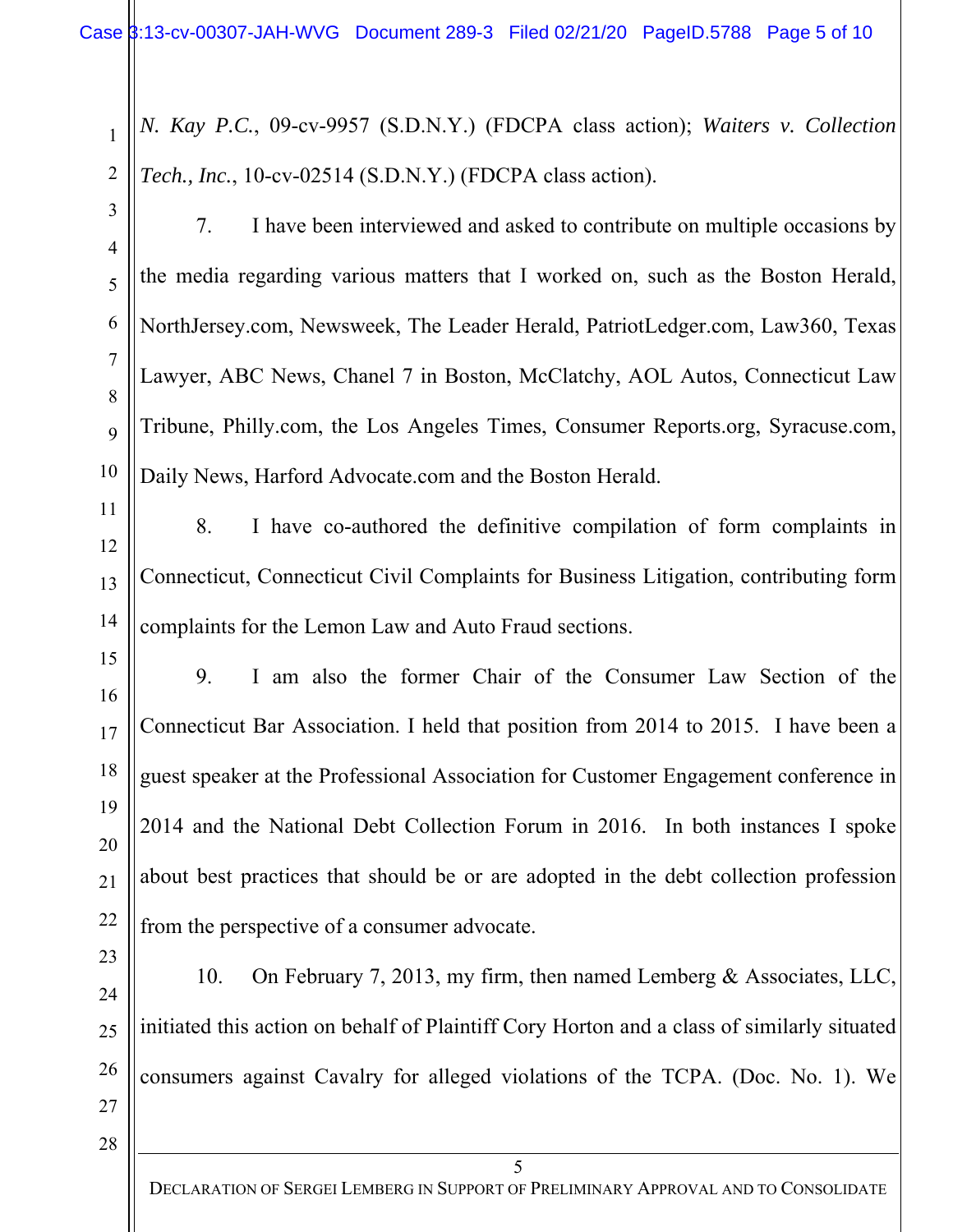represented Mr. Horton in this matter from filing of the case until December, 2015, after which he retained new counsel at the Terrell Marshall Law Group PLLC.

11. During our period of representation of Mr. Horton we vigorously litigated the case on behalf of Mr. Horton and his putative class for alleged violations of the TCPA.

12. We engaged in extensive and voluminous discovery. We secured the production of, and reviewed, thousands of pages of documents regarding all issues in the case: the manual for Defendant's alleged dialing systems, account records for Plaintiff, account records for putative class members, pertinent agreements between Defendant and third parties, class data itself. We sought third party discovery from Navy Federal Credit Union regarding any claim of indebtedness as to Mr. Horton. We deposed three corporate representatives of the Defendant, we deposed Defendant's expert, and we took the deposition of Navy Federal Credit Union. In addition, we engaged in expert discovery, defended Plaintiff's experts' depositions and defended the Mr. Horton's deposition.

 $\overline{2}$  $\overline{1}$  $\overline{2}$  $\overline{a}$  $\overline{a}$  $\overline{a}$  $\overline{a}$  $\overline{a}$  $\overline{1}$ 20 21 22 23 24 25 26 27 28

 $\overline{1}$ 

1

 $\overline{a}$ 

2

 $\overline{a}$ 

3

 $\overline{4}$ 

4

 $\overline{a}$ 

5

6

6

 $\overline{a}$ 

7

 $\overline{a}$ 

8

 $\overline{a}$ 

9

 $\frac{1}{2}$ 

10

|<br>|-<br>|-

11

 $\frac{1}{2}$ 

12

 $\frac{1}{2}$ 

13

 $\frac{1}{2}$ 

14

 $\frac{1}{2}$ 

15

 $\frac{1}{2}$ 

16

 $\frac{1}{2}$ 

17

 $\frac{1}{2}$ 

18

 $\frac{1}{2}$ 

19

13. We engaged in extensive motion practice concerning all facets of the case. The docket shows how much active and adversarial litigation occurred and includes (1) a motion for summary judgment on Cavalry's counterclaim against Mr. Horton (2) Plaintiff Horton's motion for class certification (3) Cavalry's motion for summary judgment on liability (3) numerous motions to strike expert opinions and (4) numerous motions to compel discovery.

6 DECLARATION OF SERGEI LEMBERG IN SUPPORT OF PRELIMINARY APPROVAL AND TO CONSOLIDATE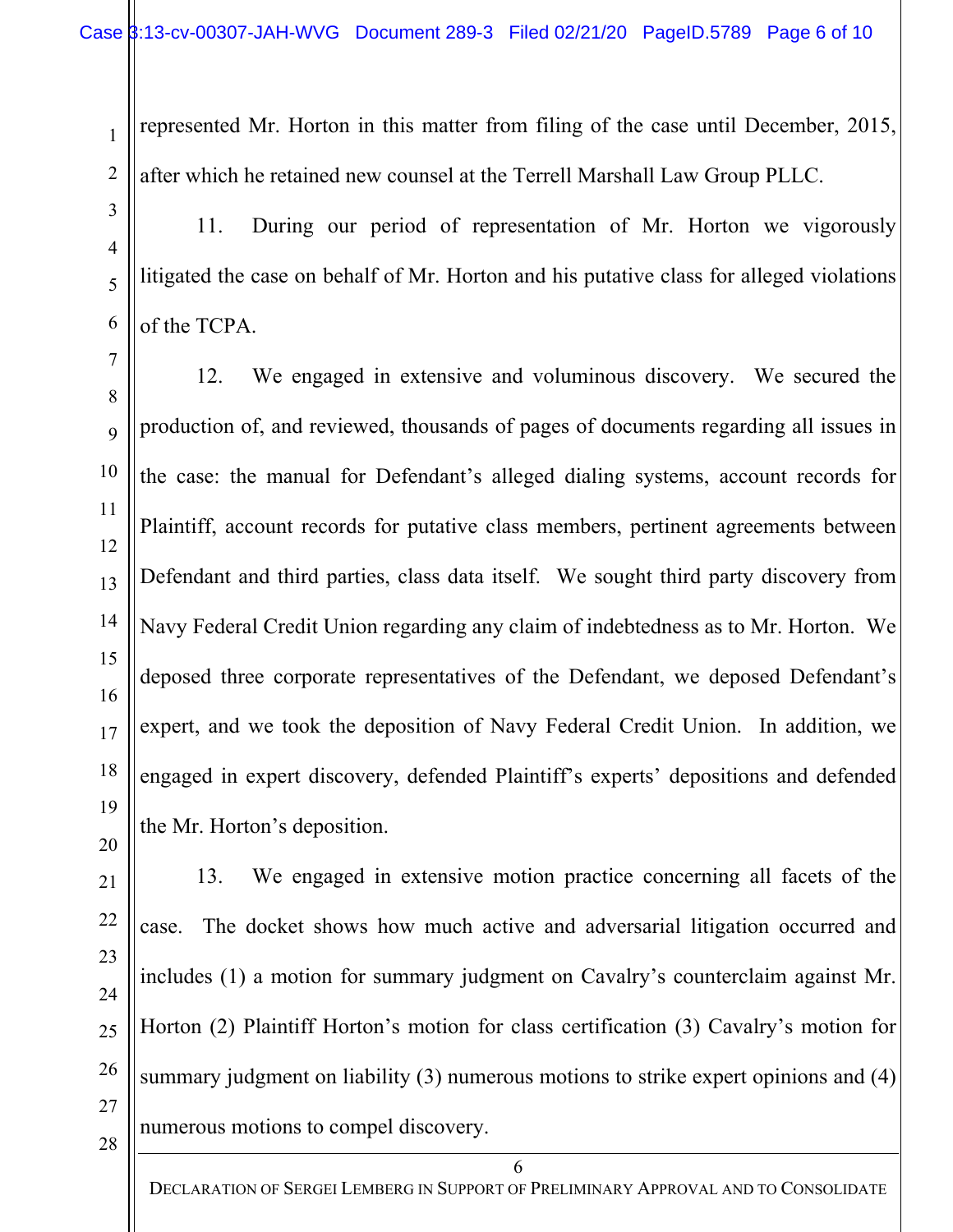14. We also engaged in several rounds of settlement discussions with Cavalry including a full day mediation session before the Honorable Herbert B. Hoffman (Ret.), on June 8, 2015.

15. On January 27, 2016, my firm initiated the Krejci action on behalf of Mr. Krejci and a class of similarly situated consumers against Cavalry for alleged violations of the TCPA. We sought to vigorously pursue the litigation on behalf of Mr. Krejci and the putative class he sought to represent.

16. On February 5, 2016, the Court granted Cavalry's motion to stay all proceedings pending the outcome of an appeal of the Federal Communication Commission's 2015 omnibus TCPA Order, *In the Matter of Rules & Regulations Implementing the Tel. Consumer Prot. Act of 1991* (2015 Order), 30 FCC Rcd. 7961 (2015).

17. After the stay was lifted, the Parties to the Krejci and Horton matters participated in two all-day mediations before the Honorable Leo S. Papas on June 7, 2019, and August 27, 2019. Both sessions were productive though unsuccessful. Subsequent arm's length discussions with Judge Papas's assistance resulted in the terms of a settlement agreed on November 12, 2019, and a fully executed Settlement Agreement on February 20, 2020.

18. The terms of the Settlement Agreement are the result of extensive negotiations, which spanned years, is based on our and counsel for Horton's informed and considered judgments and the extensive discovery and litigation that has taken

7 DECLARATION OF SERGEI LEMBERG IN SUPPORT OF PRELIMINARY APPROVAL AND TO CONSOLIDATE

 $\frac{1}{2}$  $\frac{1}{2}$  $\frac{1}{2}$  $\frac{1}{2}$  $\frac{1}{2}$  $\frac{1}{2}$  $\frac{1}{2}$  $\overline{2}$  $\overline{1}$  $\overline{2}$  $\overline{a}$  $\overline{a}$  $\overline{a}$  $\overline{a}$  $\overline{a}$  $\overline{1}$ 13 14 15 16 17 18 19 20 21 22 23 24 25 26 27 28

 $\overline{1}$ 

1

 $\overline{a}$ 

2

 $\overline{a}$ 

3

 $\overline{4}$ 

4

 $\overline{a}$ 

5

6

6

 $\overline{a}$ 

7

 $\overline{a}$ 

8

 $\overline{a}$ 

9

 $\frac{1}{2}$ 

10

|<br>|-<br>|-

11

 $\frac{1}{2}$ 

12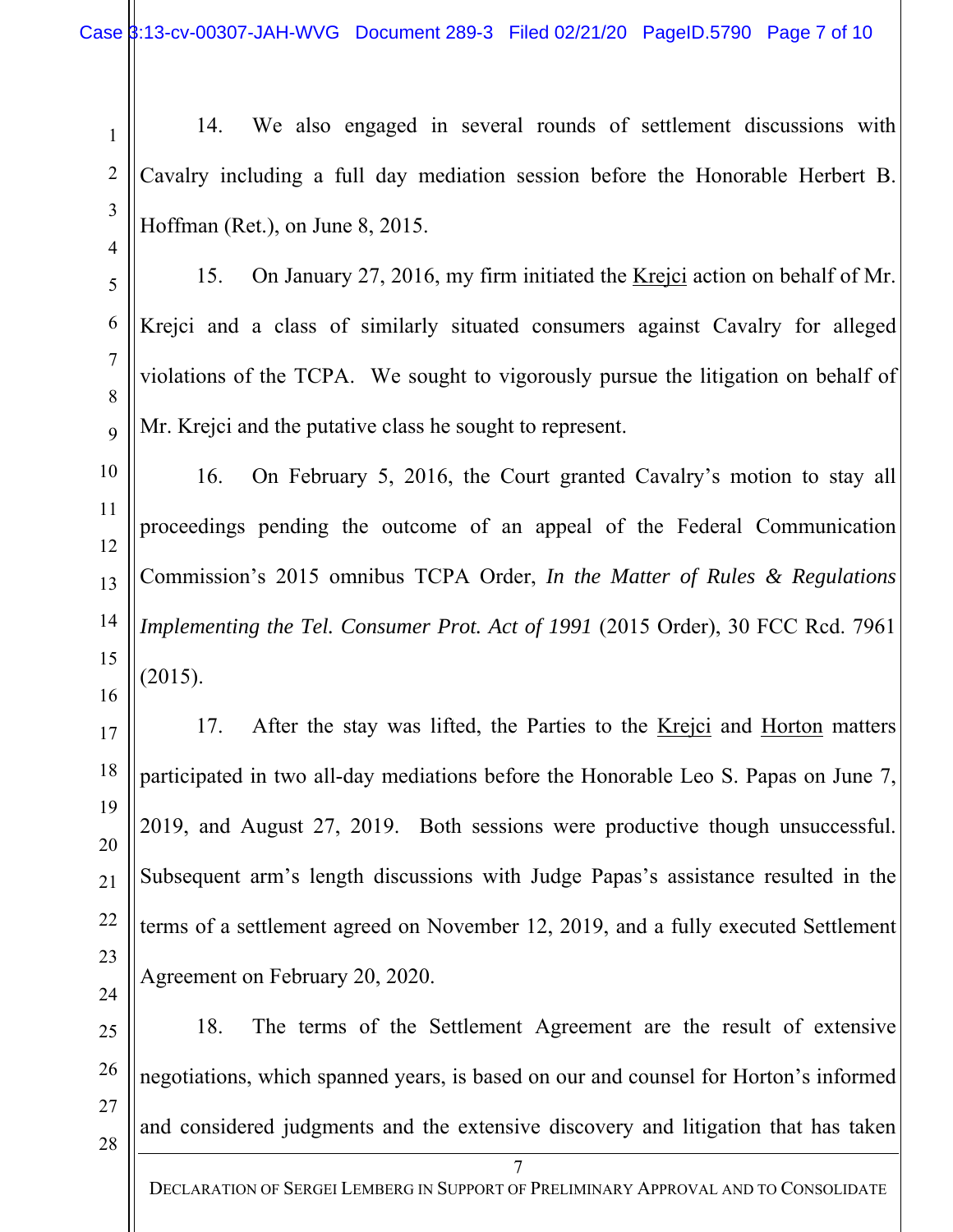place. The terms of the Settlement Agreement are endorsed by the Plaintiff Krejci and by undersigned counsel as fair reasonable and adequate and in the best interests of the Class.

19. My recommendation that these terms be accepted is based on my extensive familiarity with the facts and legal issues in this case. My firm has expended, in the Horton and Krejci matters, approximately 2,400 hours litigating and settling this case to date, with a lodestar figure of approximately \$1,200,000.00. Our hard costs have been approximately \$72,000.00.

20. My recommendation is also grounded in my experience in class action litigation which informs my judgment that the terms of the settlement are fair and reasonable. *See generally Johnson*, 2020 WL 525898; *Lavigne*, 2018 WL 2694457 at \*5; *Brown*, 2017 WL 1021025 at \*1; *Duchene*, 2016 WL 6916734; *Butto v. Collecto Inc.*, 290 F.R.D. 372 (E.D.N.Y. 2013); *Zimmerman v. Portfolio Recovery Associates, LLC*, 2013 WL 1245552 (S.D.N.Y. Mar. 27, 2013); *Evon v. Law Offices of Sidney Mickell*, 688 F.3d 1015 (9th Cir. 2012); *Seekamp v. It's Huge, Inc.*, 2012 WL 860364 (N.D.N.Y. Mar. 13, 2012).

21. Based on the foregoing, I respectfully request the Court preliminarily approve the class settlement agreement, direct notice be sent to the class and schedule a fairness hearing.

 $\overline{a}$  $\overline{a}$  $\overline{a}$ 25 26 27

 $\overline{1}$ 

1

 $\overline{a}$ 

2

 $\overline{a}$ 

3

 $\overline{4}$ 

4

 $\overline{a}$ 

5

6

6

 $\overline{a}$ 

7

 $\overline{a}$ 

8

 $\overline{a}$ 

9

 $\frac{1}{2}$ 

10

|<br>|-<br>|-

11

 $\frac{1}{2}$ 

12

 $\frac{1}{2}$ 

13

 $\frac{1}{2}$ 

14

 $\frac{1}{2}$ 

15

 $\frac{1}{2}$ 

16

 $\frac{1}{2}$ 

17

 $\frac{1}{2}$ 

18

 $\frac{1}{2}$ 

19

 $\overline{2}$ 

20

 $\overline{1}$ 

21

 $\overline{2}$ 

22

 $\overline{a}$ 

23

 $\overline{a}$ 

24

 $\overline{1}$ 28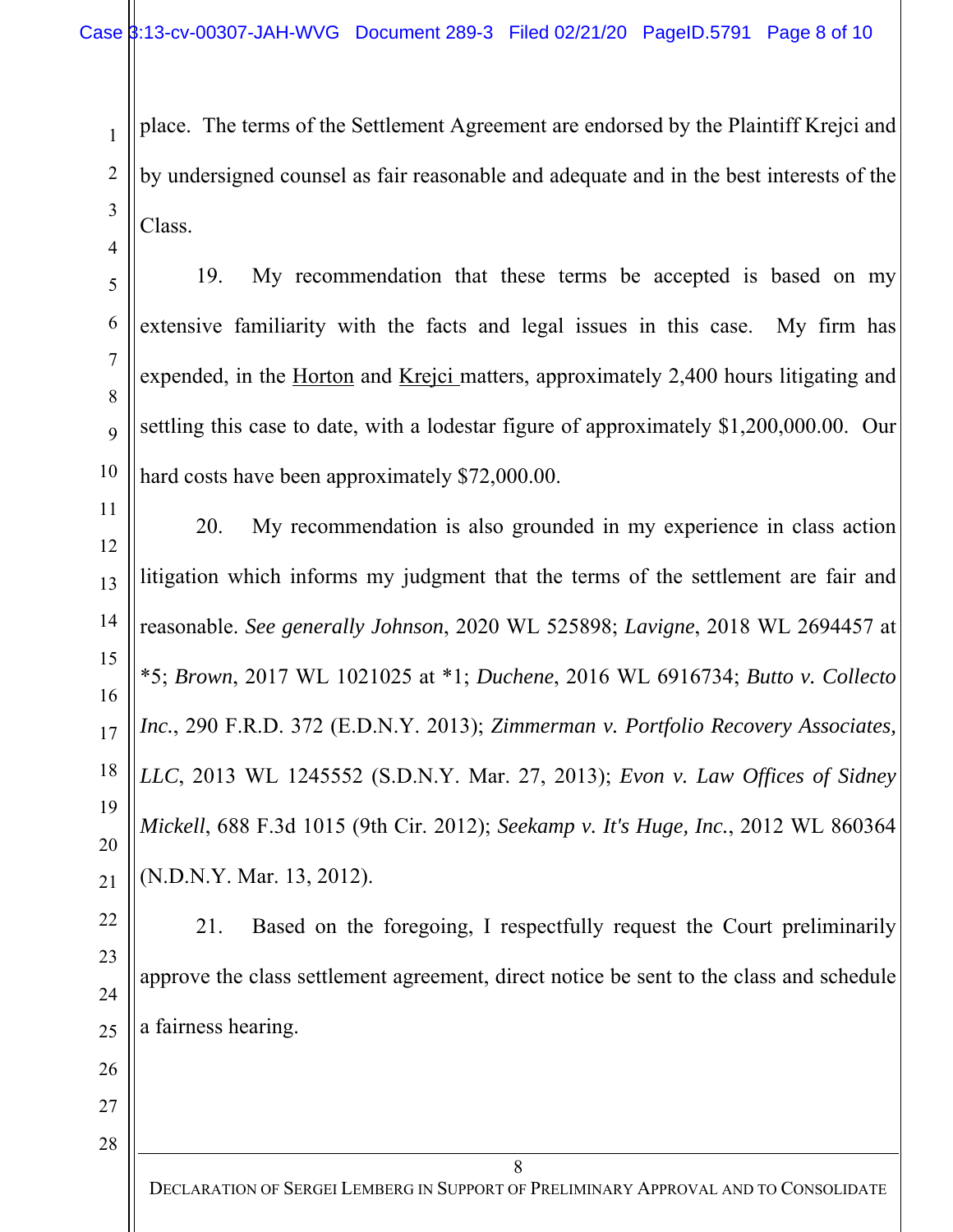| Case 3:13-cv-00307-JAH-WVG Document 289-3 Filed 02/21/20 PageID.5792 Page 9 of 10 |  |  |
|-----------------------------------------------------------------------------------|--|--|

| $\,1$            | I declare under penalty of perjury that the above is true and correct.              |
|------------------|-------------------------------------------------------------------------------------|
| $\sqrt{2}$       | Dated: February 21, 2020                                                            |
| $\overline{3}$   | <b>SI Sergei Lemberg</b>                                                            |
| $\overline{4}$   | Sergei Lemberg, Pro Hac Vice                                                        |
| 5                |                                                                                     |
| 6                |                                                                                     |
| $\boldsymbol{7}$ |                                                                                     |
| 8                |                                                                                     |
| 9                |                                                                                     |
| $10\,$           |                                                                                     |
| $11\,$           |                                                                                     |
| 12               |                                                                                     |
| 13               |                                                                                     |
| 14               |                                                                                     |
| 15               |                                                                                     |
| 16               |                                                                                     |
| $17$             |                                                                                     |
| $18\,$           |                                                                                     |
| 19               |                                                                                     |
| 20               |                                                                                     |
| 21               |                                                                                     |
| 22               |                                                                                     |
| 23               |                                                                                     |
| 24               |                                                                                     |
| 25               |                                                                                     |
| 26               |                                                                                     |
| $27\,$           |                                                                                     |
| $28\,$           | 9                                                                                   |
|                  | DECLARATION OF SERGEI LEMBERG IN SUPPORT OF PRELIMINARY APPROVAL AND TO CONSOLIDATE |